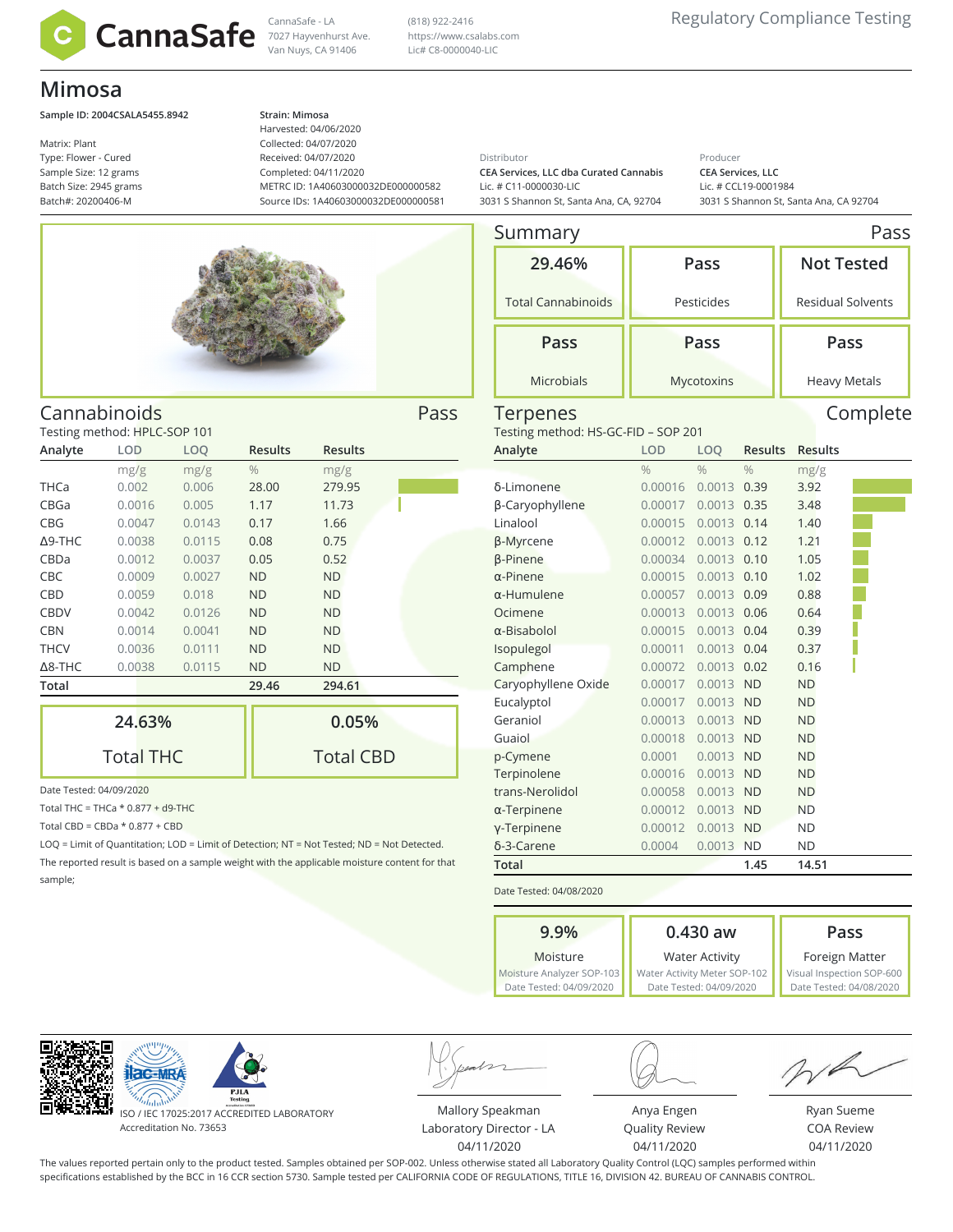

Van Nuys, CA 91406

(818) 922-2416 https://www.csalabs.com Lic# C8-0000040-LIC

## **Mimosa**

**Sample ID: 2004CSALA5455.8942 Strain: Mimosa**

Matrix: Plant Type: Flower - Cured Sample Size: 12 grams Batch Size: 2945 grams Batch#: 20200406-M

Harvested: 04/06/2020 Collected: 04/07/2020 Received: 04/07/2020 Completed: 04/11/2020 METRC ID: 1A40603000032DE000000582 Source IDs: 1A40603000032DE000000581

Distributor **CEA Services, LLC dba Curated Cannabis**

Lic. # C11-0000030-LIC 3031 S Shannon St, Santa Ana, CA, 92704 Producer **CEA Services, LLC** Lic. # CCL19-0001984 3031 S Shannon St, Santa Ana, CA 92704

## Pesticides Pass

Testing method: LCMS & GCMS-SOP 301 and 302

| Analyte             | <b>LOD</b> | LOQ       | Limit     | <b>Results</b> | <b>Status</b> | Analyte                 | LOD          | LOO           | Limit     | Results   | Status |
|---------------------|------------|-----------|-----------|----------------|---------------|-------------------------|--------------|---------------|-----------|-----------|--------|
|                     | $\mu$ g/g  | $\mu$ g/g | $\mu$ g/g | $\mu$ g/g      |               |                         | $\mu$ g/g    | $\mu$ g/g     | $\mu$ g/g | $\mu$ g/g |        |
| Abamectin           | 0.0009     | 0.003     | 0.1       | <b>ND</b>      | Pass          | Fludioxonil             | 0.0143 0.048 |               | 0.1       | <b>ND</b> | Pass   |
| Acephate            | 0.005      | 0.017     | 0.1       | <b>ND</b>      | Pass          | Hexythiazox             | 0.0237       | 0.079         | 0.1       | <b>ND</b> | Pass   |
| Acequinocyl         | 0.0193     | 0.064     | 0.1       | <b>ND</b>      | Pass          | Imazalil $*$            | 0.0077       | 0.026         | 0.0077    | <b>ND</b> | Pass   |
| Acetamiprid         | 0.0073     | 0.024     | 0.1       | <b>ND</b>      | Pass          | Imidacloprid            | 0.0053       | 0.018         | 5.0       | <b>ND</b> | Pass   |
| Aldicarb *          | 0.0094     | 0.031     | 0.0094    | <b>ND</b>      | Pass          | Kresoxim Methyl         | 0.0182 0.061 |               | 0.1       | <b>ND</b> | Pass   |
| Azoxystrobin        | 0.015      | 0.05      | 0.1       | <b>ND</b>      | Pass          | Malathion               | 0.015        | 0.05          | 0.5       | <b>ND</b> | Pass   |
| Bifenazate          | 0.0129     | 0.043     | 0.1       | <b>ND</b>      | Pass          | Metalaxyl               | 0.0076       | 0.025         | 2.0       | <b>ND</b> | Pass   |
| Bifenthrin          | 0.029      | 0.097     | 3.0       | <b>ND</b>      | Pass          | Methiocarb *            | 0.0103 0.034 |               | 0.0103    | <b>ND</b> | Pass   |
| <b>Boscalid</b>     | 0.0172     | 0.058     | 0.1       | <b>ND</b>      | Pass          | Methomyl                | 0.0109       | 0.036         | 1.0       | <b>ND</b> | Pass   |
| Captan              | 0.036      | 0.12      | 0.7       | <b>ND</b>      | Pass          | Methyl Parathion *      | 0.0091       | 0.0303        | 0.0091    | <b>ND</b> | Pass   |
| Carbaryl            | 0.0542     | 0.181     | 0.5       | <b>ND</b>      | Pass          | Mevinphos *             | 0.0041       | 0.014         | 0.0041    | <b>ND</b> | Pass   |
| Carbofuran *        | 0.0077     | 0.026     | 0.0077    | <b>ND</b>      | Pass          | Myclobutanil            | 0.01         | 0.033         | 0.1       | <b>ND</b> | Pass   |
| Chlorantraniliprole | 0.0095     | 0.032     | 10.0      | <b>ND</b>      | Pass          | Naled                   | 0.0107       | 0.036         | 0.1       | <b>ND</b> | Pass   |
| Chlordane *         | 0.0055     | 0.0182    | 0.0055    | <b>ND</b>      | Pass          | Oxamyl                  | 0.0071       | 0.024         | 0.5       | <b>ND</b> | Pass   |
| Chlorfenapyr *      | 0.0048     | 0.0159    | 0.0048    | <b>ND</b>      | Pass          | Paclobutrazol *         | 0.0092       | 0.031         | 0.0092    | <b>ND</b> | Pass   |
| Chlorpyrifos *      | 0.0197     | 0.066     | 0.0197    | <b>ND</b>      | Pass          | Pentachloronitrobenzene |              | 0.0084 0.0279 | 0.1       | <b>ND</b> | Pass   |
| Clofentezine        | 0.0216     | 0.072     | 0.1       | <b>ND</b>      | Pass          | Permethrin              | 0.0142 0.048 |               | 0.5       | <b>ND</b> | Pass   |
| Coumaphos *         | 0.0196     | 0.065     | 0.0196    | <b>ND</b>      | Pass          | Phosmet                 | 0.0138       | 0.046         | 0.1       | <b>ND</b> | Pass   |
| Cyfluthrin          | 0.0107     | 0.036     | 2.0       | <b>ND</b>      | Pass          | Piperonyl Butoxide      | 0.0156       | 0.052         | 3.0       | <b>ND</b> | Pass   |
| Cypermethrin        | 0.0105     | 0.035     | 1.0       | <b>ND</b>      | Pass          | Prallethrin             | 0.018        | 0.06          | 0.1       | <b>ND</b> | Pass   |
| Daminozide *        | 0.0052     | 0.017     | 0.0052    | <b>ND</b>      | Pass          | Propiconazole           | 0.013        | 0.043         | 0.1       | <b>ND</b> | Pass   |
| DDVP *              | 0.0081     | 0.027     | 0.0081    | <b>ND</b>      | Pass          | Propoxur *              | 0.0097       | 0.033         | 0.0097    | <b>ND</b> | Pass   |
| Diazinon            | 0.0134     | 0.045     | 0.1       | <b>ND</b>      | Pass          | Pyrethrins              | 0.0025       | 0.008         | 0.5       | <b>ND</b> | Pass   |
| Dimethoate *        | 0.0083     | 0.028     | 0.0083    | <b>ND</b>      | Pass          | Pyridaben               | 0.0236 0.079 |               | 0.1       | <b>ND</b> | Pass   |
| Dimethomorph        | 0.0025     | 0.008     | 2.0       | <b>ND</b>      | Pass          | Spinetoram              | 0.0042 0.014 |               | 0.1       | <b>ND</b> | Pass   |
| Ethoprophos *       | 0.0112     | 0.037     | 0.0112    | <b>ND</b>      | Pass          | Spinosad                | 0.0002       | 0.001         | 0.1       | <b>ND</b> | Pass   |
| Etofenprox *        | 0.0247     | 0.082     | 0.0247    | <b>ND</b>      | Pass          | Spiromesifen            | 0.0199       | 0.066         | 0.1       | <b>ND</b> | Pass   |
| Etoxazole           | 0.0269     | 0.09      | 0.1       | <b>ND</b>      | Pass          | Spirotetramat           | 0.0068       | 0.023         | 0.1       | <b>ND</b> | Pass   |
| Fenhexamid          | 0.0215     | 0.072     | 0.1       | <b>ND</b>      | Pass          | Spiroxamine *           | 0.0065       | 0.022         | 0.0065    | <b>ND</b> | Pass   |
| Fenoxycarb *        | 0.0186     | 0.062     | 0.0186    | <b>ND</b>      | Pass          | Tebuconazole            | 0.0099       | 0.033         | 0.1       | <b>ND</b> | Pass   |
| Fenpyroximate       | 0.0253     | 0.084     | 0.1       | <b>ND</b>      | Pass          | Thiacloprid *           | 0.0094 0.031 |               | 0.0094    | <b>ND</b> | Pass   |
| Fipronil *          | 0.0228     | 0.076     | 0.0228    | <b>ND</b>      | Pass          | Thiamethoxam            | 0.005        | 0.017         | 5.0       | <b>ND</b> | Pass   |
| Flonicamid          | 0.0073     | 0.024     | 0.1       | <b>ND</b>      | Pass          | Trifloxystrobin         | 0.0192 0.064 |               | 0.1       | <b>ND</b> | Pass   |

Date Tested: 04/09/2020

\* Denotes Category I pesticides, which fail when detected; LOQ = Limit of Quantitation; LOD = Limit of Detection; NT = Not Tested; ND = Not Detected.





ISO / IEC 17025:2017 ACCREDITED LABORATORY Accreditation No. 73653

Mallory Speakman Laboratory Director - LA 04/11/2020

Quality Review 04/11/2020

Anya Engen

 $\mathbb{Z}$ 

Ryan Sueme COA Review 04/11/2020

The values reported pertain only to the product tested. Samples obtained per SOP-002. Unless otherwise stated all Laboratory Quality Control (LQC) samples performed within specifications established by the BCC in 16 CCR section 5730. Sample tested per CALIFORNIA CODE OF REGULATIONS, TITLE 16, DIVISION 42. BUREAU OF CANNABIS CONTROL.